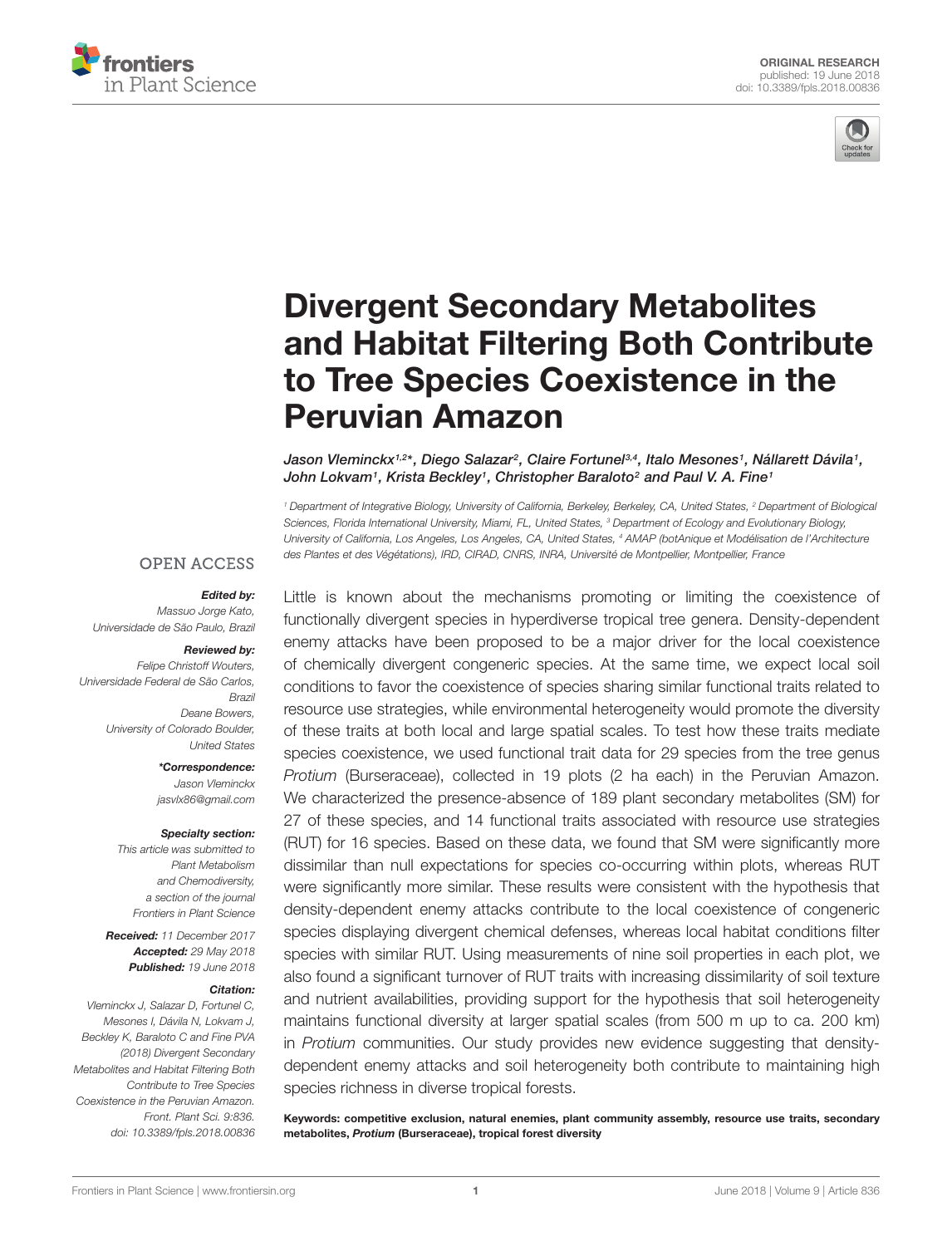# **INTRODUCTION**

Local floras in tropical rainforests often contain hundreds of tree species, including genera comprising dozens of species coexisting within the same habitats [\(Latham and Ricklefs,](#page-8-0) [1993;](#page-8-0) [Valencia et al.,](#page-9-0) [1994;](#page-9-0) [Vásquez,](#page-9-1) [1997;](#page-9-1) [Ribeiro et al.,](#page-9-2) [1999;](#page-9-2) [Wright,](#page-9-3) [2002\)](#page-9-3). The coexistence of so many closely related species poses a considerable challenge to ecological theory, which predicts that, to reduce the effects of negative species interactions, each species is likely to occupy a unique niche [\(Hutchinson,](#page-8-1) [1957\)](#page-8-1). Some researchers have speculated that closely related species are functionally similar and thus expected to share similar habitats [\(Harvey and Pagel,](#page-8-2) [1991\)](#page-8-2). [Hubbell](#page-8-3) [\(2005\)](#page-8-3) proposed a hypothesis that consider all species as functionally equivalent (regardless of their phylogenetic relationships) and suggested that their coexistence can be explained by neutral processes and recruitment limitation rather than niche partitioning [\(Hubbell,](#page-8-4) [2001\)](#page-8-4). Alternatively, other studies have suggested that local species coexistence is maintained by microhabitat partitioning and density-dependent processes [\(Janzen,](#page-8-5) [1970;](#page-8-5) [Connell,](#page-8-6) [1971;](#page-8-6) [Huston,](#page-8-7) [1994;](#page-8-7) [Wright,](#page-9-3) [2002\)](#page-9-3). For example, density-dependent attack from natural enemies (herbivores and pathogens) is a well-known mechanism that promotes coexistence at local scales (reviewed by [Comita](#page-7-0) [et al.,](#page-7-0) [2014\)](#page-7-0). If co-occurring plants share many natural enemies, they will suffer from greater density dependent attack than if they have fewer shared enemies, a process that is sometimes called "competition for enemy-free space" [\(Holt and Lawton,](#page-8-8) [1994\)](#page-8-8). The fundamental mechanics of this process can be linked to well-known ecological end evolutionary theories like the Janzen-Connell hypothesis [\(Janzen,](#page-8-5) [1970;](#page-8-5) [Connell,](#page-8-6) [1971\)](#page-8-6) or the Resource Concentration hypothesis [\(Root,](#page-9-4) [1973\)](#page-9-4). Among close relatives, density-dependent attacks should be more severe because the same species of insect herbivores and fungal pathogens are more likely to be shared within closely related taxa [\(Novotny et al.,](#page-8-9) [2002;](#page-8-9) [Gilbert and Webb,](#page-8-10) [2007\)](#page-8-10).

Given that plant chemical defenses can mediate attacks from natural enemies, they represent important plant traits that could determine the abundance and distribution of plant species. Moreover, secondary metabolites (hereafter: SM) can represent 30–50% of a plant's dry weight [\(Lokvam and Kursar,](#page-8-11) [2005\)](#page-8-11), emphasizing the potential importance of selective pressures experienced by plants in response to natural enemies. Indeed, most species express dozens of metabolites that function to defend against natural enemies, and these metabolites exhibit important quantitative and qualitative variation across species [\(Agrawal and Weber,](#page-7-1) [2015\)](#page-7-1). Because the number of shared enemies of host plants is likely to increase with the plants' chemical similarity, it is expected that coexisting plants with shared enemies will undergo diversifying selection in chemical defenses [\(Ehrlich and Raven,](#page-8-12) [1964;](#page-8-12) [Sedio and Ostling,](#page-9-5) [2013\)](#page-9-5). As a result, at the local scale, the probability of coexistence of closely related plant species is predicted to be related to their divergence in chemical defense traits. This prediction has been supported by several studies carried out on different communities of congeneric species, for instance with the genera Bursera

[\(Becerra,](#page-7-2) [2007\)](#page-7-2), Inga [\(Kursar et al.,](#page-8-13) [2009;](#page-8-13) [Coley et al.,](#page-7-3) [2018\)](#page-7-3), and Piper [\(Salazar et al.,](#page-9-6) [2016ab](#page-9-6)).

Contrastingly, habitat filtering can counter-balance the coexistence of functionally divergent species and instead select for similar functional traits adapted to local environmental conditions [\(Kraft et al.,](#page-8-14) [2008;](#page-8-14) [Maire et al.,](#page-8-15) [2012\)](#page-8-15). The traits that are generally used as proxies to investigate the effect of habitat filtering relate to plant biomechanical (e.g., wood specific gravity, bark thickness) or resource acquisition strategies (e.g., specific leaf area, leaf nitrogen content, etc., but see [Violle et al.,](#page-9-7) [2007\)](#page-9-7). Habitat filtering can also contribute to species coexistence in highly heterogeneous environmental conditions across spatial scales. Indeed, many studies have emphasized turnover in tree species composition along environmental gradients in tropical forests (e.g., [Condit et al.,](#page-7-4) [2013;](#page-7-4) [Baldeck et al.,](#page-7-5) [2016;](#page-7-5) [Vleminckx](#page-9-8) [et al.,](#page-9-8) [2017\)](#page-9-8). Niche theory would predict that turnover in composition would be reflected by turnover in traits associated with different resource use strategies. For example, nutrientpoor white-sand forests select for species with slow growth rates, while nutrient-rich clay forests select for species with fast growth rates, suggesting that functional trait composition should correlate well with soil fertility [\(Fine et al.,](#page-8-16) [2006\)](#page-8-16). Indeed, [Fortunel et al.](#page-8-17) [\(2014\)](#page-8-17) demonstrated large-scale communitylevel functional turnover for 15 traits related to leaf and wood properties reflecting strategies of resource acquisition across a strong edaphic gradient in lowland Amazonian forests in both Peru and French Guiana.

Ideally, studies examining trait variation across environmental gradients would focus on monophyletic groups in which species pairs share a common evolutionary history even though they differ in key traits. Nevertheless, very few studies have investigated both SM and other functional traits within lineages to assess how different traits may contribute to local coexistence and habitat preference [\(Fine et al.,](#page-8-18) [2013;](#page-8-18) [Endara et al.,](#page-8-19) [2015\)](#page-8-19). An ideal study system to investigate the role of different functional traits in maintaining or limiting species coexistence is the tropical tree genus Protium (Burseraceae). This genus, now including the former genera Tetragastris and Crepidospermum, contains more than 150 published species, with most of them found in Amazonia [\(Fine et al.,](#page-8-20) [2014;](#page-8-20) [Daly and Fine,](#page-8-21) [2018\)](#page-8-21). The alpha diversity of Amazonian Protium can be extraordinarily high: more than 29 species have been found in a network of 67 0.1 ha plots in the Allpahuayo-Mishana Reserve near Iquitos, Peru [\(Fine et al.,](#page-8-22) [2005\)](#page-8-22), more than 24 species exist in 25 ha of Amazonian Ecuador [\(Valencia et al.,](#page-9-9) [2004\)](#page-9-9), and 35 species co-occur in 50 ha north of Manaus, Brazil [\(Rankin-de-Morona et al.,](#page-9-10) [1992\)](#page-9-10). Moreover, as a member of the frankincense and myrrh family, Protium is well known for its chemical defenses, including substantial investment in both terpenes and phenolics [\(Fine et al.,](#page-8-18) [2013;](#page-8-18) [Salazar et al.,](#page-9-11) [2018\)](#page-9-11).

Here we combine unique datasets on SM (chemical defense traits) and resource use traits (hereafter: RUT) for 29 Protium species, together with detailed measures of soil properties, across a network of 19 plots located on contrasting edaphic habitats in the Peruvian Amazon. We integrate these datasets to test the following hypotheses, considering two different spatial scales: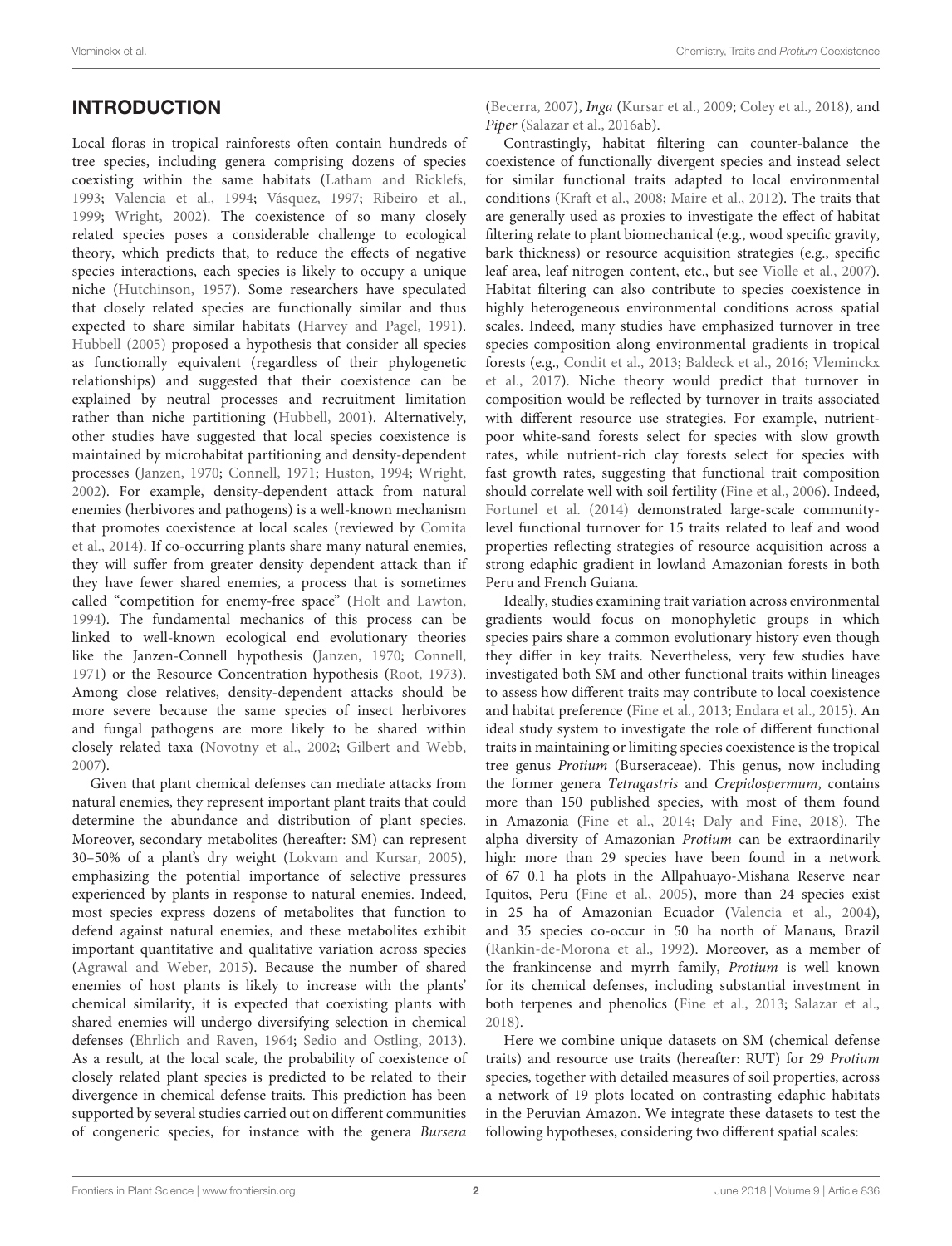Hypothesis 1: If density-dependent attack by natural enemies promotes coexistence of species that have divergent chemical defenses, we should observe a higher dissimilarity of SM than expected by chance among co-occurring Protium species.

Hypothesis 2: Given that local soil conditions are likely to select for Protium species with a limited range of values for RUT, we should observe a lower dissimilarity than expected by chance for these traits within plots. Among plots, we predict that turnover in soil properties would be correlated with turnover in RUT.

# MATERIALS AND METHODS

# Sampling Locations and Species **Richness**

Between 2008 and 2010, we established 38 permanent plots in the Peruvian Amazon in three river basins: the Nanay, the Morona, and the Ucayali/Tapiche/Blanco (see Supplementary Figure S1, and [Baraloto et al.,](#page-7-6) [2011](#page-7-6) for more details). These areas have similar climatic conditions and are covered by lowland tropical forest (<500 m a.m.s.l.). Within each area, we selected sites within which three broad habitat classes were found: white-sand forests, seasonally flooded forests, and terra firme forests on clay-rich soils. At each site we established two to six sample plots within different forest stands corresponding to each habitat, with at least 500 m between any two plots. All stands correspond to lowland mature forest with natural gap phase dynamics. Our plot sample method has been called "modified Gentry plots" [\(Phillips](#page-9-12) [et al.,](#page-9-12) [2003;](#page-9-12) [Baraloto et al.,](#page-7-7) [2013\)](#page-7-7), with each plot corresponding to ten 10 m  $\times$  50 m transects that were established within a 2 ha area (see Figure 2 in [Rockwell et al.,](#page-9-13) [2014\)](#page-9-13). All stems greater than 2.5 cm at 1.3 m height were inventoried in these transects. We also conducted additional sampling of Protium species across the entire 2 ha area of these plots (within or outside of the transects) to obtain one to three stems for each species observed in this genus. Voucher specimens for each collected species have been deposited in the UC herbarium (University of California, Berkeley). This protocol allowed us to be confident of the total number of co-occurring species of Protium within each 2 ha area; however, we did not conduct precise exhaustive counts of the number of individuals for each species in each plot, so these data are only appropriate for analyses using species presence–absence.

We tallied a total of 37 species of the genus Protium (Burseraceae) in the 38 plots. However, there were only 19 plots, located on white-sand  $(n = 9)$  and clay terra firme  $(n = 10)$ , in which at least two species were present and for which data on both SM and RUT were available (see next sections). Supplementary Table S1 presents the list of all the Protium species (29 in total) present in these 19 plots, indicating species for which SM and/or RUT data were available. Six species were present in at least 10 plots (maximum 13 plots): Protium apiculatum, P. calanense, P. calendulinum, P. crassipetalum, P. opacum, and P. paniculatum. Four species were present in two plots only: Crepidospermum goudotianum, P. grandifolium, P. sp. nov. G5

[\(Salazar et al.,](#page-9-11) [2018\)](#page-9-11) and P. urophylliudium (see Supplementary Table S1 for details).

# Soil Analyses

Soils were characterized in white-sand and clay terra firme plots. We analyzed the soil texture (percentages of sand, silt, and clay), the amount of three bioavailable cations (Ca, Mg, and K), C/N ratio, the available phosphorus and the nitrate content. The variables were measured using ten bulked 0–15 cm depth soil cores, one collected in each of the ten transects of each plot. The ten soil cores were combined into a single 500 g sample that was dried at 25◦C to constant mass, and sieved to 2 mm. Samples were shipped within 3 months for physical and chemical analyses at the University of California, Davis DANR laboratory (for full details on laboratory protocols, see [Baraloto et al.,](#page-7-6) [2011\)](#page-7-6). The edaphic heterogeneity among plots was decomposed using a principal component analysis (hereafter, " $PCA<sub>soil</sub>$ "), after standardizing and normalizing all variables. Prior to the analysis, we removed variables that were overly collinear with others, based on their variance inflation factor (VIF, [Lin et al.,](#page-8-23) [2011\)](#page-8-23). Variables having a VIF > 10 were eliminated [\(Kutner et al.,](#page-8-24) [2004\)](#page-8-24). The latter procedure generated a soil dataset composed of six remaining variables ( $\overline{P}$ , NO<sub>3</sub><sup>-</sup>, C/N, K, Ca and the percentage of silt). The PCAsoil revealed a single axis (explaining 43.1% of the overall soil inertia among plots) for which the observed eigenvalue was higher than the one obtained from a broken stick distribution [\(Cangelosi and Goriely,](#page-7-8) [2007\)](#page-7-8). Axis 1 scores were significantly correlated to all soil variables except the percentage of silt (Supplementary Table S2). The biplot presenting the projection of the plot scores on axes 1-2 of the PCA<sub>soil</sub> is shown in Supplementary Figure S2.

# Secondary Metabolites

To test how Protium community assembly was related to the SM of Protium species, we used a new dataset representing an exhaustive characterization of SM for each Protium species, using GC/MS for volatile, low-molecular weight compounds and HPLC-MS/ELSD for non-volatile, high-molecular weight compounds (see Appendix S1 and [Salazar et al.,](#page-9-11) [2018\)](#page-9-11). Each species was sampled using leaves from six to ten juvenile individuals in the Allpahuayo-Mishana Reserve near Iquitos, Peru (the same Reserve as for two of the plots in this study). For 14 of the species, we also sampled the chemistry of six to ten juvenile individuals from the Ducke Reserve and the Campinas Reserves near Manaus, Brazil (2500 km distant). We found very small intraspecific variation in leaf chemistry in Iquitos and Manaus. Although the relative abundance of some SM changed slightly across sites, all species maintained extremely high qualitative consistency in their chemical composition within species, a pattern also found for other tropical tree genera in a recent study by [Endara et al.](#page-8-25) [\(2018\)](#page-8-25). Even when 2500 km distant, populations of the same species shared over 95% of SM (Supplementary Figure S3). Nevertheless, it is important to note that our secondary metabolite data for this paper were collected from juvenile Protium trees located in a single forest (the Allpahuayo-Mishana National Reserve near Iquitos Peru), and we assume that the shared chemicals that we found in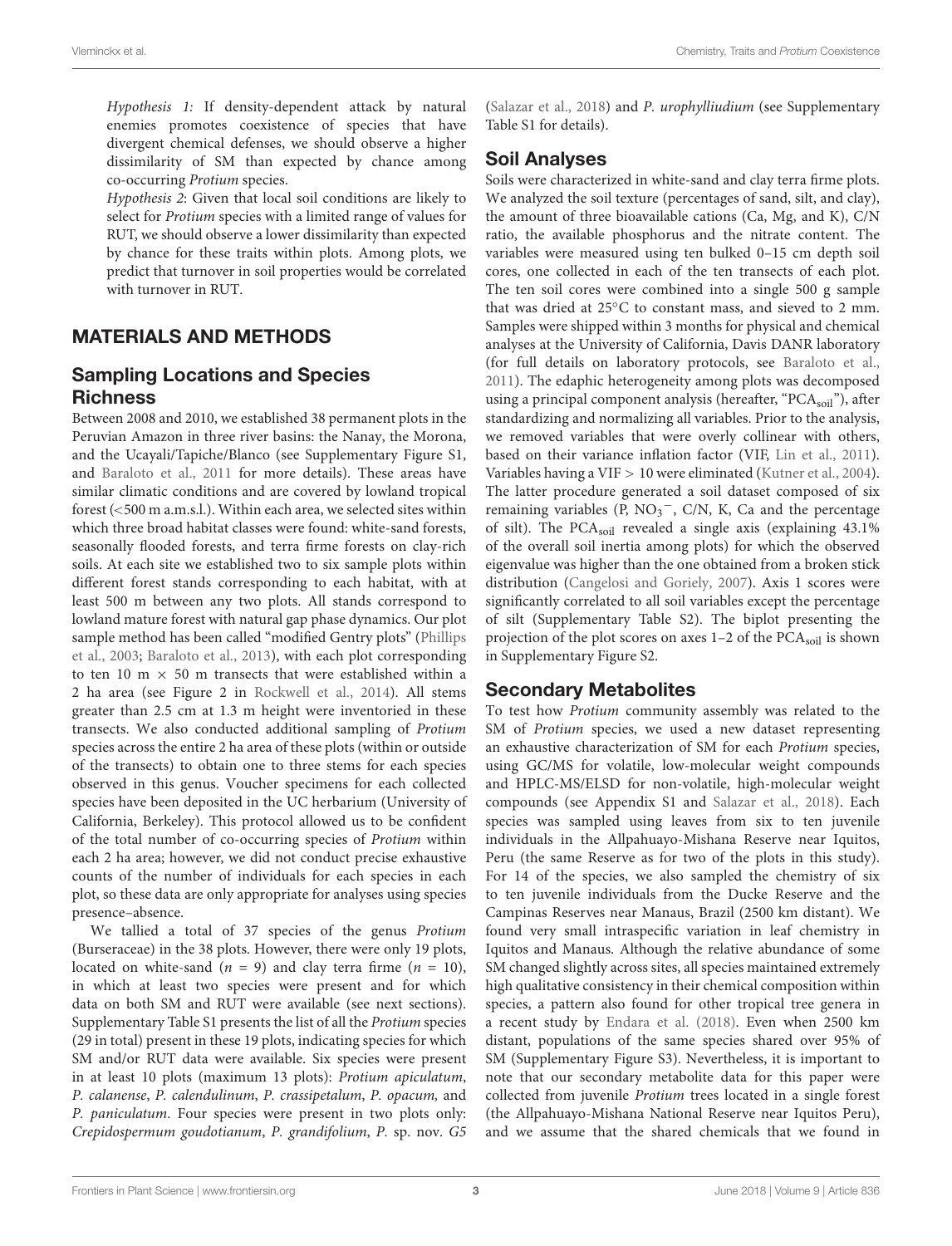individuals from Allpahuayo-Mishana apply to all individuals of those species across our plot network.

Previous studies have already emphasized high consistency of leaf chemical composition among conspecific plants in the species-rich genera Eugenia, Inga, Ocotea and Psychotria [\(Bixenmann et al.,](#page-7-9) [2016;](#page-7-9) [Wiggins et al.,](#page-9-14) [2016;](#page-9-14) [Sedio et al.,](#page-9-15) [2017\)](#page-9-15). In addition, at the community-scale, [Asner et al.](#page-7-10) [\(2014\)](#page-7-10) found high ratios of inter- to intraspecific variation for leaf chemical traits assessed from spectral data. And within the genus Inga, [Endara et al.](#page-8-25) [\(2018\)](#page-8-25) demonstrated the accuracy of chemical profile characterization ("chemocoding") as a tool to identify different species. All of these studies suggest that intraspecific variation in chemical composition remains much lower than interspecific variation. Thus we believe that our approach to compare community surveys using presence-absence of secondary metabolites for each species can be considered appropriate to compare chemical community composition and community similarity, especially given the costly alternative to characterize the defense chemistry of each individual plant sample [\(Asner et al.,](#page-7-10) [2014\)](#page-7-10).

In addition, for each species, we sampled both young and mature leaves including those that experienced little or no prior herbivore attack as well as those that exhibited evidence of herbivore damage. Thus, our chemical characterization dataset likely includes both constitutive and induced defenses for each species, although it is impossible from our methodology to identify which chemicals are induced and which ones are constitutive.

It is also important to note that our secondary metabolite data were collected from juvenile plants (1–2 m tall) only, while our co-occurrence data includes adult trees in addition to juveniles. We have only limited data on secondary metabolite investment from adult Protium trees, yet for two of the species in our dataset we found very similar chemical composition in juveniles compared with adults [\(Lokvam et al.,](#page-8-26) [2015\)](#page-8-26). Moreover, a recent analysis found highly significant positive correlations for phenolic investment between adults and juveniles for 23 species of Protium, suggesting that ontogenetic changes in this important class of secondary metabolites are minor in this genus (Supplementary Figure S4). Nevertheless, further studies are needed to test how chemical composition changes from the juvenile to the adult stage among all Protium species.

In order to relate community assembly to secondary chemical composition of Protium species, we therefore are making a large assumption that Protium chemistry does not substantially vary across the plots in our study nor with ontogeny. It is important to note that the dataset that we generated of six to ten juvenile individuals per species within one forest took over 3 years of work; thus it would be a major undertaking to conduct a complete chemical characterization of all of the individuals from all of the plots included in this study. We acknowledge that geographic, environmental, and ontogenetic variation among plots could indeed influence the secondary metabolite composition of the Protium species within the plots; however, we believe that it is valuable to test the species-level secondary metabolite composition with patterns of community assembly because the hypothesis of divergent secondary metabolites is compelling and such detailed secondary metabolite datasets for so many species within a tropical tree genus are so rare. Further details on the chemical extraction protocols are available in Appendix S1.

In order to test the hypothesis that divergent chemical defenses are selected among co-occurring species (hypothesis 1), we used the presence-absence of 189 secondary metabolites (SM) that have been previously characterized for 31 Protium species (see [Salazar et al.,](#page-9-11) [2018](#page-9-11) and Appendix S1). The great majority of SM belonged to two main families of secondary compounds, terpenoids  $(n = 89)$  and phenolics  $(n = 97)$ . 27 out of the 29 species present in the 19 plots had available SM data. These 27 species had, on average, 31.4 different secondary metabolites  $(\pm SD = 12.8)$ . Each metabolite was present in at least two species [\(Salazar et al.,](#page-9-11) [2018\)](#page-9-11). Because the great majority of herbivores feed on multiple species, we argue that shared chemicals (present in at least two species) are more relevant to testing how chemical divergence is related to coexistence at the local scale. Unique chemicals were also characterized by our methodology but are by definition only present in one species, and thus including them in our analyses would only introduce noise (even though they potentially could have anti-enemy function). We submit that shared chemicals represent a common currency for species that share natural enemies [\(Agrawal and Weber,](#page-7-1) [2015\)](#page-7-1) and provide a more conservative estimate of species divergence than if we included all chemicals. Therefore, we compared only the presence-absence of shared SM among coexisting species to test if plants were more chemically divergent than random expectations (see next sections). [Salazar et al.](#page-9-11) [\(2018\)](#page-9-11) found that the great majority of insect herbivores that attacked Protium in Peru fed on more than one species of Protium host plant, with 11 as the average number of host plant species per insect herbivore. We do not present a PCA for the 189 chemicals since their number was so much greater than the total number of species ( $n = 29$ ) [\(Legendre and Legendre,](#page-8-27) [2012\)](#page-8-27), and because the two first PC axes did not represent more than 20% of the SM inertia (not shown).

# Functional Traits Related to Resource Acquisition and Mechanical Resistance

In order to test hypothesis 2, we used data on 14 resource use traits (RUT) that have already been characterized for 16 Protium species (see Table 1 in [Fortunel et al.,](#page-8-28) [2012\)](#page-8-28). Three traits relate primarily to plant mechanical resistance: bark thickness, stem and root wood density. The other traits relate to both resource capture strategies and structural defense against natural enemies. They comprise leaf chlorophyll content, leaf thickness, leaf toughness, leaf tissue density, specific leaf area (SLA), leaf area (LA), leaf contents in carbon, nitrogen, phosphorus and potassium, and leaf  $\delta^{13}C$  composition.  $\delta^{13}C$  in particular is used as a proxy for water use efficiency [\(Farquhar et al.,](#page-8-29) [1989;](#page-8-29) [Dawson et al.,](#page-8-30) [2002\)](#page-8-30). The protocol used to measure all the RUT is detailed in [Fortunel et al.](#page-8-28) [\(2012\)](#page-8-28). In order to make intraspecific measures comparable among traits, each trait was standardized (z-scores, [Zar,](#page-9-16) [1999\)](#page-9-16). They were then normalized, and a principal component analysis on the traits' correlation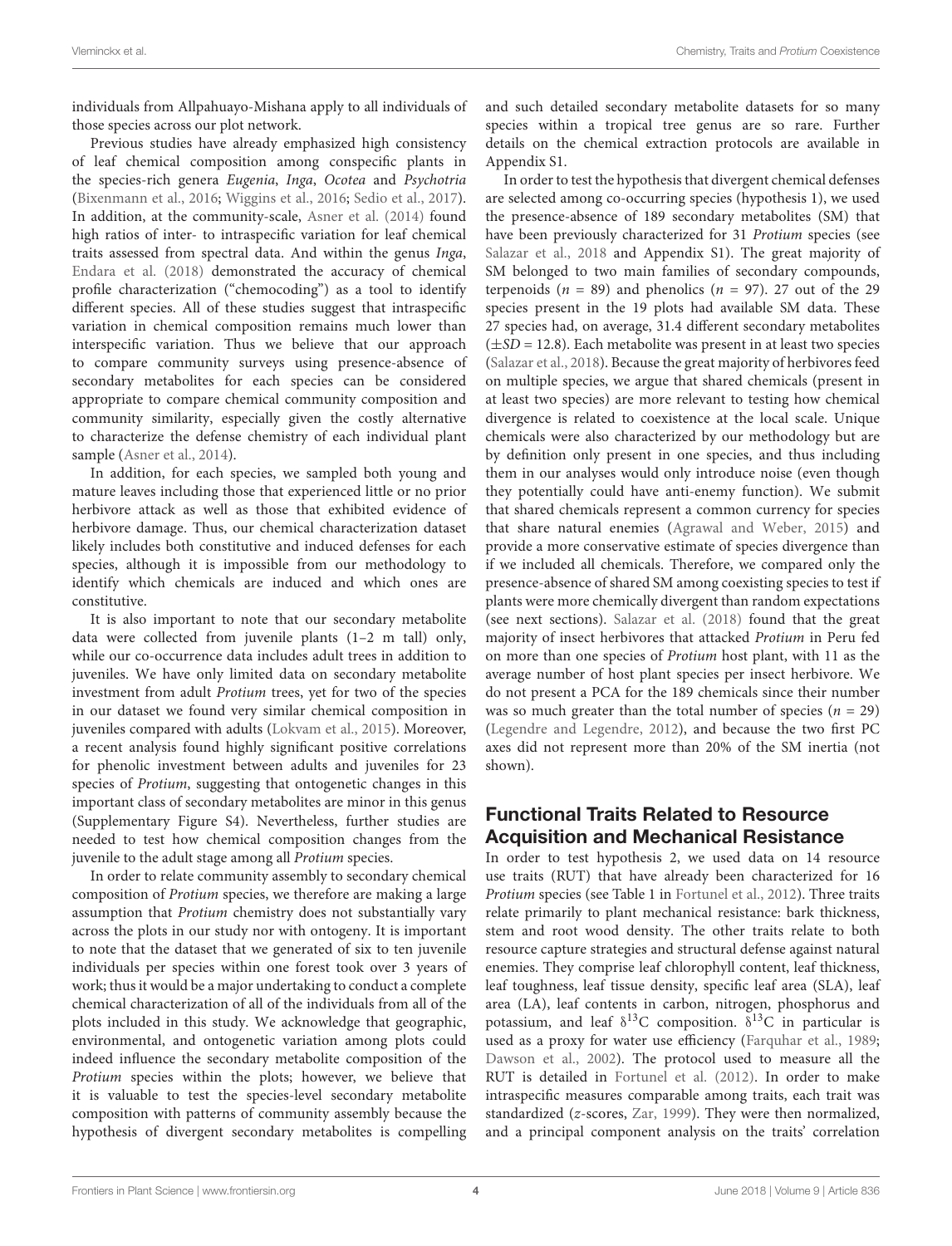matrix was performed in order to decompose the overall RUT inertia into few axes representing composite trait variation (" $PCA<sub>RITT</sub>$ "). As we did for soil variables, we calculated a variance inflation factor prior to the  $PCA_{RUT}$ . However, this procedure only allowed two traits to be removed and did not reduce the number of significant PC axes, while the first PC axis only explained 2% more RUT variation. We therefore retained all RUT in our analyses. Each of the first four axes (representing 26.5, 23.1, 14.1, and 10.7% of the overall RUT variation) of the PCARUT showed larger variation (eigenvalues) than expected by a broken stick model. Correlations between each trait and each of the three first PC axes are presented in Supplementary Table S3. The fourth axis was not taken into account in our tests as it was only significantly correlated with leaf carbon content (which was significantly correlated to the third axis). The PCA<sub>RUT</sub> biplots representing correlations between traits and the projection of plots on axes 1–2 and 3–4 are presented in Supplementary Figure S5. There were 14 species that had both SM and RUT data available (50 and 87.5% of the species with SM and RUT data available, respectively; see Supplementary Table S1). These 14 species were present in 18 out of the 19 (95%) plots.

# Testing Within-Plot Functional **Dissimilarity**

To test hypothesis 1 (SM are more dissimilar than expected by chance among co-occurring species), we first calculated the mean observed dissimilarity (1- Jaccard index, [Zhang et al.,](#page-9-17) [2016\)](#page-9-17) of SM composition (presence–absence) between co-occurring species within plots. For hypothesis 2 (RUT are more similar than expected by chance among co-occurring species), we calculated the mean distance (Euclidean) of RUT among cooccurring species within plots. This latter distance was calculated for the assemblages of traits that were significantly correlated with each of the three first axes of the PCARUT (see section "Results" for details), separately. Observed distance values were compared to a distribution of expected distance values obtained by using a null model that does not assume trait divergence or convergence. In this model, we replaced, in each plot, the N observed species by N randomly sampled ones (with replacement) from the list of all species names (each species equally represented, assuming that all of them have an even chance to be present in each plot). The SM or RUT composition of each species was kept intact, thereby assuming that both trait types and have been conserved within species. We then computed the median of the difference between the observed and expected distance values among plots ( $n = 19$ ). The median was preferred to the mean due to the limited number of plots  $(n = 19)$  and to lower the effect of outlying values (but we also controlled for outliers following the method used by [Zuur](#page-9-18) [et al.,](#page-9-18) [2010\)](#page-9-18). This procedure was repeated 1000 times, and a p-value was then obtained as the proportion of median values higher (if testing whether within-plot SM are more divergent than expected by chance, hypothesis 1) or lower than zero (if testing whether RUT are more convergent than expected by chance, hypothesis 2).

# Testing Functional Turnover With Spatial and Soil Distance

In order to further test hypothesis 2, functional turnover (of SM and RUT) among plots was calculated for each pair of plots using the TAU<sub>st</sub> statistic. The latter is exactly analogous to the  $\Pi_{st}$  statistic in phylogenetic turnover analyses and has been specifically designed for analyzing functional turnover using presence absence data [\(Hardy and Senterre,](#page-8-31) [2007\)](#page-8-31). TAUst is calculated as followed for each pair of plots:

$$
TAU_{st} = 1 - D_w/D_a
$$

Where *D* quantifies the mean functional distance between distinct species located within a same plot  $(D_w)$  or between distinct species among two different plots  $(D_a)$ . TAU<sub>st</sub> thus measures the proportion of functional diversity expressed among plots (compared to within plots). Positive TAU<sub>st</sub> values indicate functional clustering (species from two different plots are more functionally distant, on average, than species from the same plot), while negative values indicate functional overdispersion (species from two different plots are functionally more similar, on average, than species from the same plot). Pairwise  $TAU_{st}$  values were plotted against spatial distance (log transformed) and soil distance (Euclidean) between plots. Soil distance was calculated using the five variables that were significantly correlated with plot scores along the first axis of the PCA<sub>soil</sub>: C/N, NO<sub>3</sub><sup>-</sup>, P, K, and Ca. We then tested the correlation between  $TAU_{st}$  and spatial/soil distance using a Mantel test (999 randomizations).

All statistical analyses described in the methods were performed in R statistical environment [\(R Development Core](#page-9-19) [Team,](#page-9-19) [2017\)](#page-9-19), using packages stats [\(R Development Core Team,](#page-9-19) [2017\)](#page-9-19), vegan [\(Oksanen et al.,](#page-8-32) [2015\)](#page-8-32), car [\(Fox and Weisberg,](#page-8-33) [2011\)](#page-8-33), usdm [\(Naimi,](#page-8-34) [2013\)](#page-8-34), ape [\(Paradis et al.,](#page-9-20) [2004\)](#page-9-20), ade4 [\(Dray and](#page-8-35) [Dufour,](#page-8-35) [2007\)](#page-8-35), and SpacodiR [\(Eastman et al.,](#page-8-36) [2013\)](#page-8-36). The Protium species presence-absence, SM, RUT and soil data as well as the R code used to test within-plot trait dissimilarity and perform turnover analyses are available in Appendices S2–S6.

# RESULTS

# Within-Plot Functional Dissimilarity

We found significant divergence in secondary metabolites (SM) within plots, as indicated by a significantly positive median of the difference between the observed and expected SM distance values among plots (P < 0.001) (**[Figure 1](#page-5-0)**). Conversely, significant convergence (negative median values) within plots was observed for assemblages of resource use traits (RUT) that were significantly correlated with the first and second axes of the PCA<sub>RUT</sub> ( $P = 0.021$  and 0.008, respectively), but not with the third axis ( $P = 0.17$ ). The traits from the first and second axes of the PCARUT involved every RUT except bark thickness, leaf thickness and leaf carbon content (79% of the traits, see Supplementary Table S3). More particularly, leaf area, leaf phosphorus content, leaf toughness, leaf chlorophyll content, leaf  $\delta^{13}C$  and leaf thickness had the highest average correlations with the two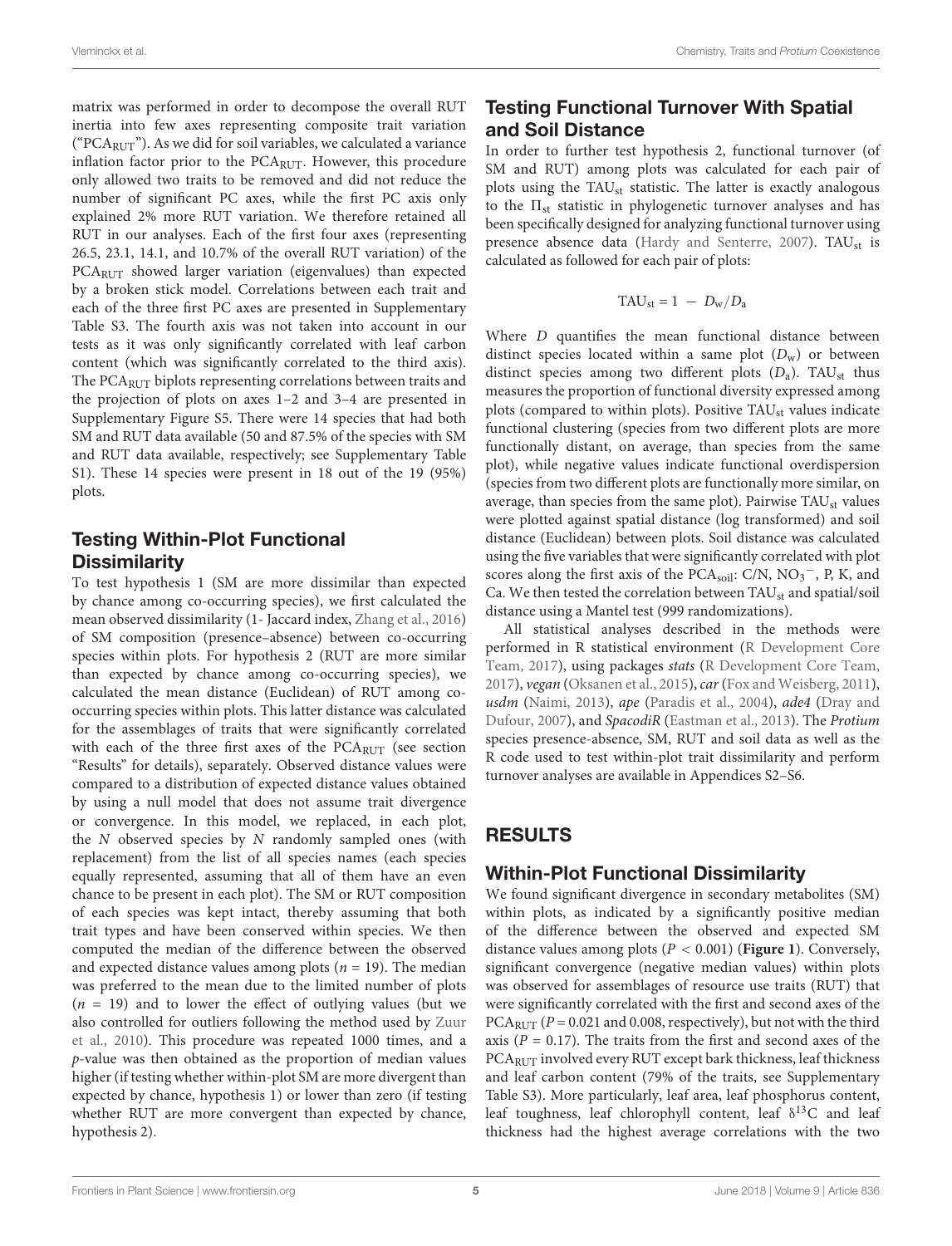

<span id="page-5-0"></span>first axes of the PCARUT when weighting correlations by the eigenvalues of these axes (see Supplementary Table S3).

# Functional Turnover Among Plots

Significant turnover among plots was found with soil distance for RUT but not for SM. Pairwise  $TAU_{st}$  values quantifying SM turn-over were negatively but not significantly correlated with spatial and soil distance between plots ( $r$ -Pearson =  $-0.12$ ) and  $-0.10$ , with  $P = 0.15$  and 0.19, respectively, Mantel test, [Figure 2](#page-6-0)). TAU<sub>st</sub> values calculated using the assemblages of RUT that were significantly correlated with the first and second axes of the  $PCA_{RUT}$  (i.e., all traits except bark thickness, leaf thickness and leaf C content) were significantly and positively correlated with soil distance (r-Pearson = 0.41 and 0.39, respectively, with P < 0.001, **[Figure 2](#page-6-0)**). They were, however, not significantly correlated with spatial distance between plots  $(r\text{-Pearson} = -0.091 \text{ and } -0.085, \text{ with } P = 0.25 \text{ and } 0.22,$ respectively, [Figure 2](#page-6-0)). No significant correlation of TAU<sub>st</sub> values with soil or spatial distance was observed with the assemblages of RUT significantly associated with axes 3 and 4 of the  $PCA<sub>RITT</sub>$ (not shown).

# **DISCUSSION**

We found significant divergence in secondary metabolite (SM) composition, but convergence in resource use traits (RUT) for cooccurring Protium tree species at local scales. These results were consistent with our hypotheses, which posit (i) that divergent chemical defenses are selected among co-occurring Protium

species, possibly in response to density-dependent enemy attacks; and (ii) that habitat filtering tends to promote similarity in traits related to resource use strategies. Among plots, we found a significant turnover of resource use traits with dissimilarities in soil texture and nutrient availabilities, providing support for the hypothesis that soil heterogeneity maintains functional diversity patterns in Protium at larger spatial scales.

# Local Divergence of Secondary Metabolites vs. Convergence of Resource Use Traits

Shared secondary metabolites were significantly more overdispersed than expected by chance among co-occurring Protium species (**[Figure 1](#page-5-0)**). This is consistent with the idea that, at the neighborhood scale, species from the local pool which produce defense chemicals that are highly similar to the resident Protium community would suffer greater densitydependent attack than chemically divergent species [\(Becerra,](#page-7-2) [2007;](#page-7-2) [Sedio and Ostling,](#page-9-5) [2013\)](#page-9-5), thereby promoting species coexistence [\(Wright,](#page-9-3) [2002;](#page-9-3) [Leigh et al.,](#page-8-37) [2004\)](#page-8-37). Other studies on the chemical diversity of tropical woody plants have reported similar results; for example in [Coley et al.](#page-7-3) [\(2018\)](#page-7-3) for Inga (Fabaceae), [Sedio et al.](#page-9-15) [\(2017\)](#page-9-15) for Inga, Eugenia (Myrtaceae), Ocotea (Lauraceae) and Psychotria (Rubiaceae), and in [Salazar](#page-9-6) [et al.](#page-9-6) [\(2016a](#page-9-6)[,b\)](#page-9-21) for Piper (Piperaceae). The consistency of interspecific chemical divergence among congeners in such distantly related Angiosperm families suggests that competitive exclusion mediated by natural enemies may represent a major driver of species assembly at the community level in tropical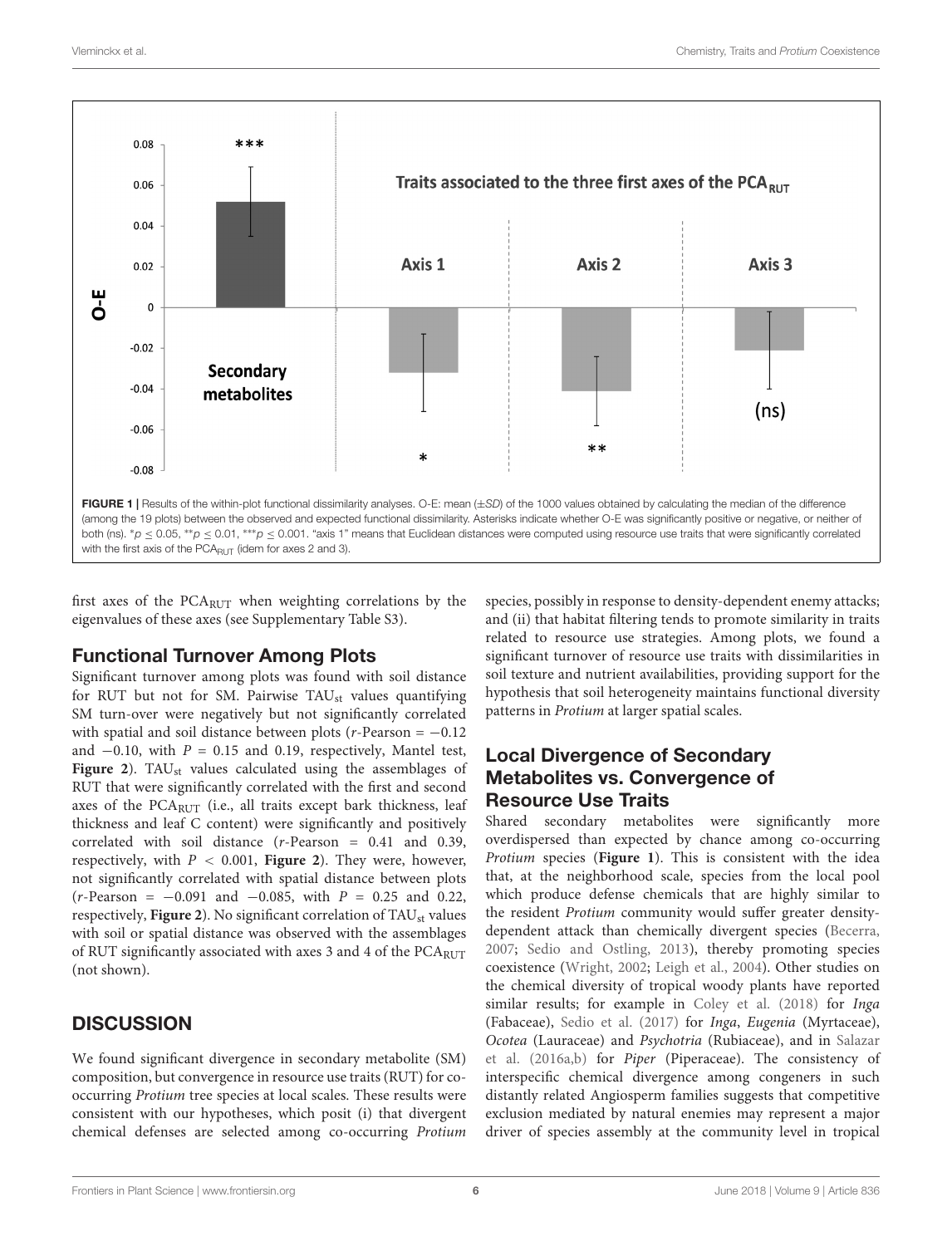

<span id="page-6-0"></span>using the five soil variables (C/N, P, NO<sub>3</sub><sup>-</sup>, K, Ca) that were significantly correlated with the first axis of the PCA<sub>soil</sub>.

forests. Our study further confirms and expands on these results by showing, for the first time, that these processes are also found at larger geographic scales. Here, we show divergent chemical traits within Protium communities replicated over 19 forest plots across several hundred square kilometers.

Protium species were characterized by a convergence of RUT associated with the two first axes of the PCA<sub>RUT</sub> (explaining 49%) of the RUT variation among species) (**[Figure 1](#page-5-0)**), suggesting that a limited range of plant strategies related to resource use and tissue protection (mechanical resistance) is selected to face the particular soil conditions occurring within each plot. Looking at the functional composition at the whole community level for 15 traits (including the 14 traits studied here), [Fortunel](#page-8-17) [et al.](#page-8-17) [\(2014\)](#page-8-17) also found trait convergence within terra firme and white-sand soils, and in particular showed that whitesand communities displayed denser wood, tougher leaves and lower leaf nutrient contents than communities on terra firme soils. In a different community-level study involving 1100 woody plant species, [Kraft et al.](#page-8-14) [\(2008\)](#page-8-14) found that values of specific leaf area, leaf N content, leaf area and diameter were more evenly distributed than expected by chance for trees located within 20 m  $\times$  20 m clayey-soil plots in Ecuadorian rainforest.

# Soil Heterogeneity Increases the Diversity of Resource Use Traits

In agreement with our second hypothesis, we found that the turnover of RUT associated with axes 1 and 2 of the  $PCA<sub>RUT</sub>$ was significantly and positively correlated with soil distance (**[Figure 2](#page-6-0)**). The latter distance was computed with all soil variables except the percentage of silt (Supplementary Table S2). The two first axes of the PCARUT were significantly explained by all traits except bark thickness, leaf thickness and leaf carbon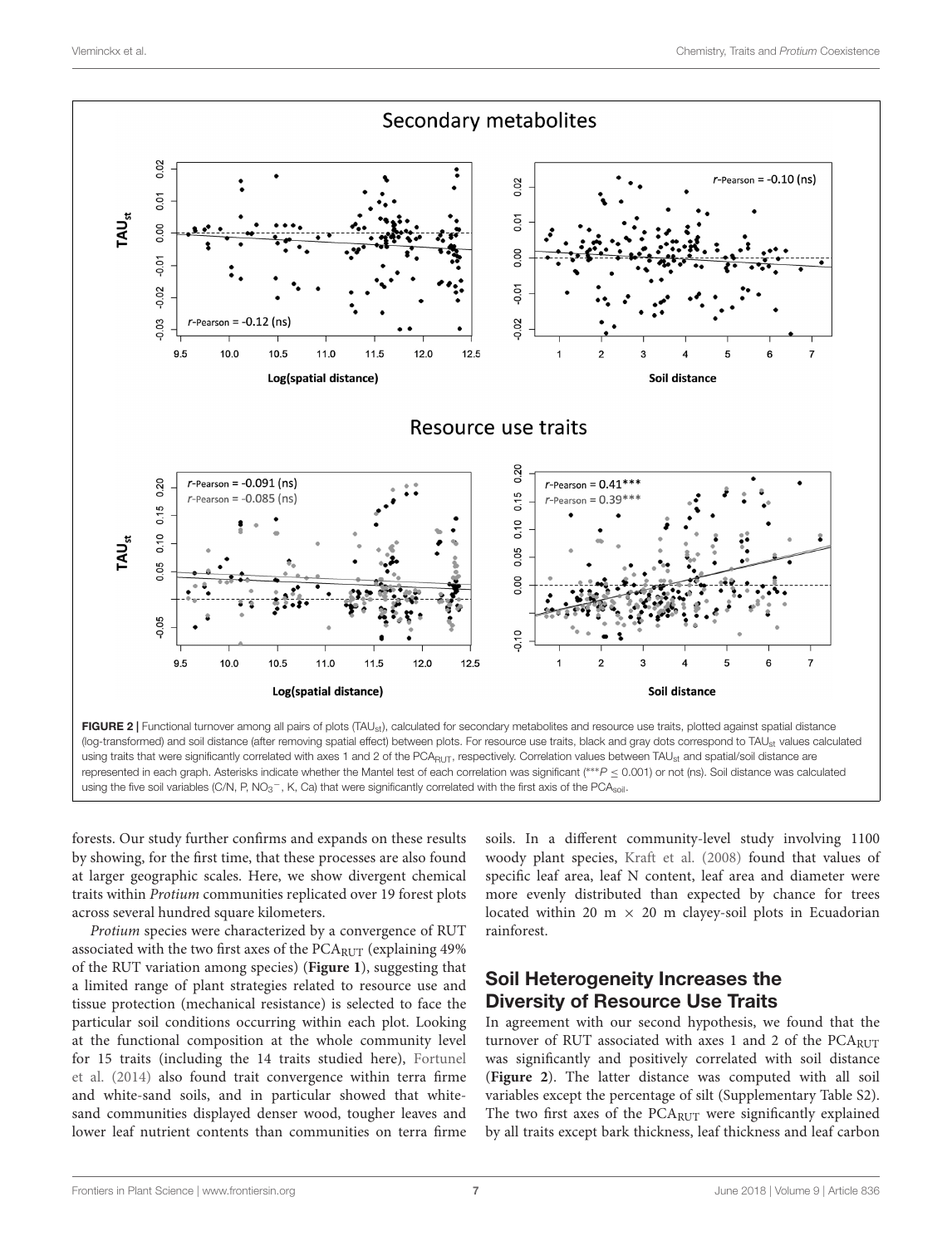content. This provides additional evidence that soil filtering contributes to the sorting of functional traits related to hydric stress resistance ( $\delta^{13}$ C), nutrient capture strategies (leaf K, P, and N contents, chlorophyll content, leaf area and SLA), and to plant tissue resistance traits (bark thickness, stem and root wood densities, leaf toughness) in tropical forests [\(ter Steege](#page-9-22) [et al.,](#page-9-22) [2006;](#page-9-22) [Kraft et al.,](#page-8-14) [2008;](#page-8-14) [Lebrija-Trejos et al.,](#page-8-38) [2010;](#page-8-38) [Paine](#page-8-39) [et al.,](#page-8-39) [2011;](#page-8-39) [Katabuchi et al.,](#page-8-40) [2012;](#page-8-40) [Liu et al.,](#page-8-41) [2012;](#page-8-41) [Fortunel](#page-8-17) [et al.,](#page-8-17) [2014\)](#page-8-17). However, whereas these studies compared entire tree communities, here we found similar patterns within a single genus (Protium). Our result therefore underlines how combinations of traits that are selected as optimal strategies have evolved repeatedly in white-sand and clay specialist species from many angiosperm lineages. It appears that the same processes have influenced speciation over a large window of time, which has resulted in both recently evolved and ancient associations to different soil types in the Amazon [\(Fine and Baraloto,](#page-8-42) [2016\)](#page-8-42).

# **CONCLUSION**

Our results support the idea that the local coexistence and assembly of tropical tree species in the hyperdiverse genus Protium is influenced by divergent selection of secondary metabolites, which is consistent with the hypothesis of densitydependent attacks by shared natural enemies. At the same time, functional traits associated with resource use strategies and tissue resistance displayed lower variation than expected by chance, showing that soil filtering promotes local trait similarity. Finally, our results suggest that the turnover of functional traits in response to edaphic heterogeneity contributes to species coexistence at the landscape and regional scale.

# AUTHOR CONTRIBUTIONS

JV led the data analyses and led the writing of the manuscript with the help of PF, CF, DS, and CB. JV, DS, and PF designed the statistical protocol. CF and CB collected the resource use

# **REFERENCES**

- <span id="page-7-1"></span>Agrawal, A. A., and Weber, M. G. (2015). On the study of plant defence and herbivory using comparative approaches: how important are secondary plant compounds. Ecol. Lett. 18, 985–989. [doi: 10.1111/ele.12482](https://doi.org/10.1111/ele.12482)
- <span id="page-7-10"></span>Asner, G. P., Martin, R. E., Carranza-Jimenez, L., Sinca, F., Tupayachi, R., Anderson, C. B., et al. (2014). Functional and biological diversity of foliar spectra in tree canopies throughout the Andes to Amazon region. New Phytol. 204, 127–139. [doi: 10.1111/nph.12895](https://doi.org/10.1111/nph.12895)
- <span id="page-7-5"></span>Baldeck, C. A., Tupayachi, R., Sinca, F., Jaramillo, N., and Asner, G. P. (2016). Environmental drivers of tree community turnover in western Amazonian forests. Ecography 39, 1089–1099. [doi: 10.1111/ecog.01575](https://doi.org/10.1111/ecog.01575)
- <span id="page-7-7"></span>Baraloto, C., Molto, Q., Rabaud, S., Hérault, B., Valencia, R., Blanc, L., et al. (2013). Rapid simultaneous estimation of aboveground biomass and tree diversity across neotropical forests: a comparison of field inventory methods. Biotropica 45, 288–298. [doi: 10.1111/btp.12006](https://doi.org/10.1111/btp.12006)
- <span id="page-7-6"></span>Baraloto, C., Rabaud, S., Molto, Q., Blanc, L., Fortunel, C., Hérault, B., et al. (2011). Disentangling stand and environmental correlates of aboveground biomass in Amazonian forests. Glob. Change Biol. 17, 2677–2688. [doi: 10.1111/j.1365-2486.](https://doi.org/10.1111/j.1365-2486.2011.02432.x) [2011.02432.x](https://doi.org/10.1111/j.1365-2486.2011.02432.x)

traits. DS, KB, and JL helped to design protocols for laboratory work and collected valuable data on Protium species identity (barcoding) and secondary metabolites. IM, ND, PF, and CB designed field protocols and collected valuable field data on Protium species occurrences in the plot network.

# FUNDING

JV was funded by the Belgian American Educational Foundation (BAEF, Belgium-United States). Funding for field and laboratory work for this study was provided by the National Science Foundation, collaborative grant DEB-0743800/0743328/0743103 to PF, JL, and CB, and DEB 1254214 to PF. CB was supported by the French "Agence Nationale de la Recherche (ANR)" via an "Investissement d'Avenir" grant (CEBA: ANR-10-LABX-25-01) and an ANR "Blanc" grant (Projet ANR- 13-BSV7-009).

# ACKNOWLEDGMENTS

We thank the Ministry of the Environment of Peru and SERNANP for providing research and export permits. We thank Carlos Rivera of SERNANP-Allpahuayo-Mishana and the Instituto de Investigaciones de la Amazonía Peruana (IIAP) for institutional and logistical support. We thank J. Sánchez, J. M. Ayarza Zuñiga, M. Vásquez Pilco for field assistance and N. Tsutsui and G. Takeoka for advice and logistical support for chemical analyses. We also thank R. Perdiz for help with Supplementary Figure S1. Publication was made possible in part by support from the Berkeley Research Impact Initiative (BRII) sponsored by the UC Berkeley Library.

# SUPPLEMENTARY MATERIAL

The Supplementary Material for this article can be found online at: [https://www.frontiersin.org/articles/10.3389/fpls.2018.00836/](https://www.frontiersin.org/articles/10.3389/fpls.2018.00836/full#supplementary-material) [full#supplementary-material](https://www.frontiersin.org/articles/10.3389/fpls.2018.00836/full#supplementary-material)

- <span id="page-7-2"></span>Becerra, J. X. (2007). The impact of herbivore–plant coevolution on plant community structure. Proc. Natl. Acad. Sci. U.S.A. 104, 7483–7488. [doi: 10.](https://doi.org/10.1073/pnas.0608253104) [1073/pnas.0608253104](https://doi.org/10.1073/pnas.0608253104)
- <span id="page-7-9"></span>Bixenmann, R. J., Coley, P. D., Weinhold, A., and Kursar, T. A. (2016). High herbivore pressure favors constitutive over induced defense. Ecol. Evol. 6, 6037–6049. [doi: 10.1002/ece3.2208](https://doi.org/10.1002/ece3.2208)
- <span id="page-7-8"></span>Cangelosi, R., and Goriely, A. (2007). Component retention in principal component analysis with application to cDNA microarray data. Biol. Direct 2:2. [doi: 10.1186/1745-6150-2-2](https://doi.org/10.1186/1745-6150-2-2)
- <span id="page-7-3"></span>Coley, P. D., Endara, M. J., and Kursar, T. A. (2018). Consequences of interspecific variation in defenses and herbivore host choice for the ecology and evolution of Inga, a speciose rainforest tree. Oecologia [doi: 10.1007/s00442-018-4080-z](https://doi.org/10.1007/s00442-018-4080-z) [Epub ahead of print].
- <span id="page-7-0"></span>Comita, L. S., Queenborough, S. A., Murphy, S. J., Eck, J. L., Xu, K., Krishnadas, M., et al. (2014). Testing predictions of the Janzen–Connell hypothesis: a meta-analysis of experimental evidence for distance- and density-dependent seed and seedling survival. J. Ecol. 102, 845–856. [doi: 10.1111/1365-2745.](https://doi.org/10.1111/1365-2745.12232) [12232](https://doi.org/10.1111/1365-2745.12232)
- <span id="page-7-4"></span>Condit, R., Engelbrecht, B. M. J., Pino, D., Perez, R., and Turner, B. L. (2013). Species distributions in response to individual soil nutrients and seasonal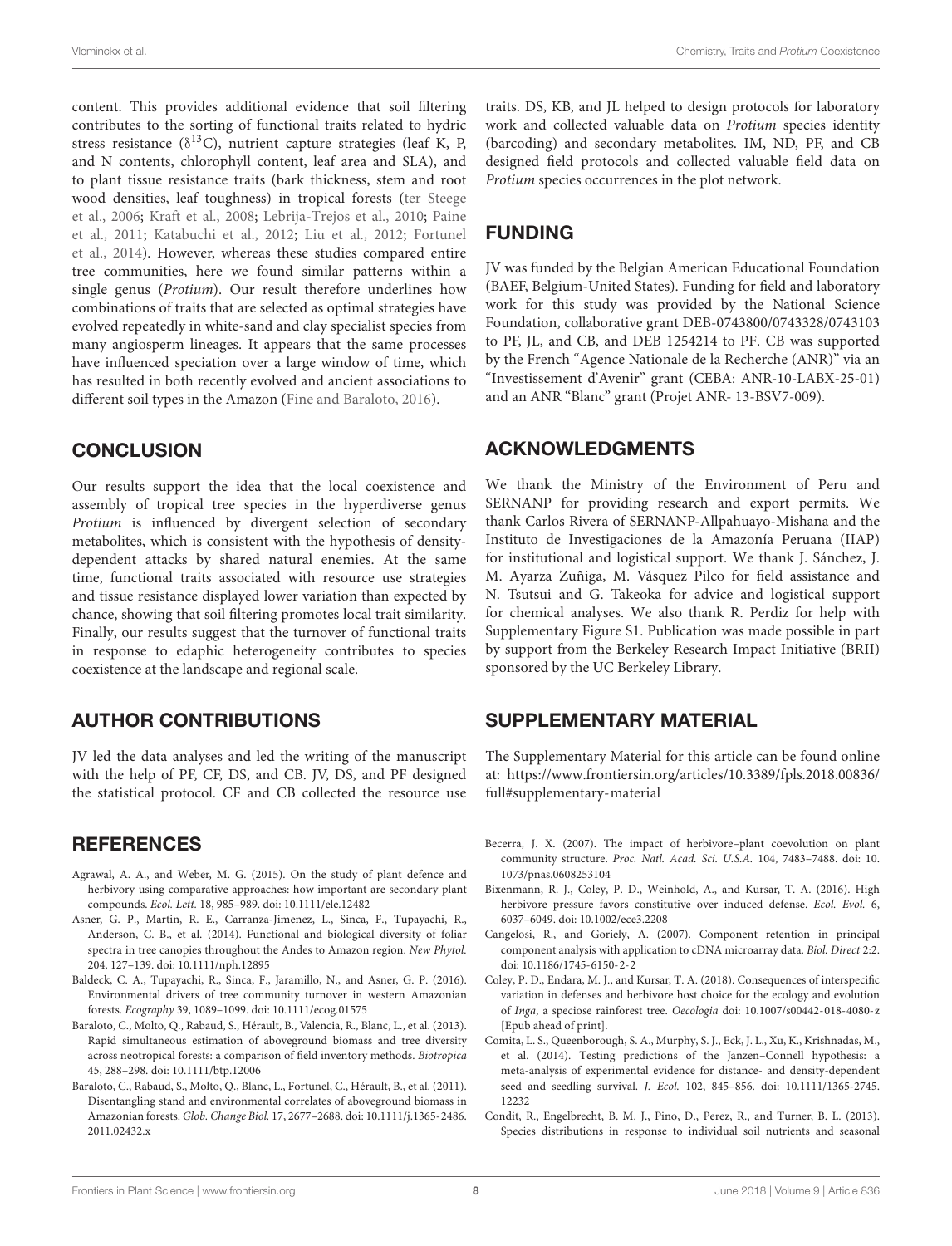drought across a community of tropical trees. Proc. Natl. Acad. Sci. U.S.A. 110, 5064–5068. [doi: 10.1073/pnas.1218042110](https://doi.org/10.1073/pnas.1218042110)

- <span id="page-8-6"></span>Connell, J. H. (1971). "On the role of natural enemies in preventing competitive exclusion in some marine animals and in rain forest trees," in Proceedings of the Advanced Study Institute of Dynamics Numbers and Populations: Dynamics of Population, eds P. J. Den Boer and G. R. Gradwell (Wageningen: Centre for Agricultural Publishing and Documentation).
- <span id="page-8-21"></span>Daly, D. C., and Fine, P. V. A. (2018). Generic limits re-visited and an updated sectional classification for Protium (tribe Protieae). Stud. Neotrop. Burseraceae XXV Brittonia. [doi: 10.1007/s12228-018-9533-5](https://doi.org/10.1007/s12228-018-9533-5)
- <span id="page-8-30"></span>Dawson, T. E., Mambelli, S., Plamboeck, A. H., Templer, P. H., and Tu, K. P. (2002). Stable isotopes in plant ecology. Annu. Rev. Ecol. Syst. 33, 507–559. [doi: 10.1146/annurev.ecolsys.33.020602.095451](https://doi.org/10.1146/annurev.ecolsys.33.020602.095451)
- <span id="page-8-35"></span>Dray, S., and Dufour, A. B. (2007). The ade4 package: implementing the duality diagram for ecologists. J. Stat. Softw. 22, 1–20. [doi: 10.18637/jss.v022.i04](https://doi.org/10.18637/jss.v022.i04)
- <span id="page-8-36"></span>Eastman, J., Paine, T., and Hardy, O. (2013). spacodiR: Spatial and Phylogenetic Analysis of Community Diversity. R Package Version 0.13.0115. Available at: <http://CRAN.R-project.org/package=spacodiR>
- <span id="page-8-12"></span>Ehrlich, P. R., and Raven, P. H. (1964). Butterflies and plants: a study in plant coevolution. Evolution 18, 586–608. [doi: 10.1111/j.1558-5646.1964.tb0](https://doi.org/10.1111/j.1558-5646.1964.tb01674.x) [1674.x](https://doi.org/10.1111/j.1558-5646.1964.tb01674.x)
- <span id="page-8-25"></span>Endara, M.-J., Coley, P. D., Wiggins, N. L., Forrister, D. L., Younkin, G. C., Nicholls, J. A., et al. (2018). Chemocoding as an identification tool where morphologicaland DNA-based methods fall short: Inga as a case study. New Phytol. 218, 847–858. [doi: 10.1111/nph.15020](https://doi.org/10.1111/nph.15020)
- <span id="page-8-19"></span>Endara, M.-J., Weinhold, A., Cox, J. E., Wiggins, N. L., Coley, P. D., and Kursar, T. A. (2015). Divergent evolution in antiherbivore defences within species complexes at a single Amazonian site. J. Ecol. 103, 1107–1118. [doi: 10.1111/](https://doi.org/10.1111/1365-2745.12431) [1365-2745.12431](https://doi.org/10.1111/1365-2745.12431)
- <span id="page-8-29"></span>Farquhar, G. D., Ehleringer, J. R., and Hubick, K. T. (1989). Carbon isotope discrimination and photosynthesis. Annu. Rev. Plant Phys. 40, 503–537. [doi: 10.1146/annurev.pp.40.060189.002443](https://doi.org/10.1146/annurev.pp.40.060189.002443)
- <span id="page-8-42"></span>Fine, P. V. A., and Baraloto, C. (2016). Habitat endemism in white-sand forests: insights into the mechanisms of lineage diversification and community assembly of the Neotropical flora. Biotropica 48, 24–33. [doi: 10.1111/btp.](https://doi.org/10.1111/btp.12301) [12301](https://doi.org/10.1111/btp.12301)
- <span id="page-8-22"></span>Fine, P. V. A., Daly, D. C., Villa Muñoz, G., Mesones, I., and Cameron, K. M. (2005). The contribution of edaphic heterogeneity to the evolution and diversity of Burseraceae trees in the Western Amazon. Evolution 59, 1464–1478. [doi: 10.1554/04-745](https://doi.org/10.1554/04-745)
- <span id="page-8-18"></span>Fine, P. V. A., Metz, M. R., Lokvam, J., Mesones, I., Ayarza Zuniga, J. M., Lamarre, G. P. A., et al. (2013). Insect herbivores, chemical innovation and the evolution of habitat specialization in Amazonian trees. Ecology 94, 1764–1775. [doi: 10.1890/12-1920.1](https://doi.org/10.1890/12-1920.1)
- <span id="page-8-16"></span>Fine, P. V. A., Miller, Z. J., Mesones, I., Irazuzta, S., Appel, H. M., Stevens, M. H., et al. (2006). The growth-defense trade-off and habitat specialization by plants in Amazonian forests. Ecology 87, 150–162. [doi: 10.1890/0012-9658\(2006\)](https://doi.org/10.1890/0012-9658(2006)87[150:TGTAHS]2.0.CO;2) [87\[150:TGTAHS\]2.0.CO;2](https://doi.org/10.1890/0012-9658(2006)87[150:TGTAHS]2.0.CO;2)
- <span id="page-8-20"></span>Fine, P. V. A., Zapata, F., and Daly, D. C. (2014). Investigating processes of neotropical rain forest tree diversification by examining the evolution and historical biogeography of the Protieae (Burseraceae). Evolution 68, 1988–2004. [doi: 10.1111/evo.12414](https://doi.org/10.1111/evo.12414)
- <span id="page-8-28"></span>Fortunel, C., Fine, P. V. A., and Baraloto, C. (2012). Leaf, stem and root tissue strategies across 758 Neotropical tree species. Funct. Ecol. 26, 1153–1161. [doi:](https://doi.org/10.1111/j.1365-2435.2012.02020.x) [10.1111/j.1365-2435.2012.02020.x](https://doi.org/10.1111/j.1365-2435.2012.02020.x)
- <span id="page-8-17"></span>Fortunel, C., Paine, C. E. T., Fine, P. V. A., Kraft, N. J. B., and Baraloto, C. (2014). Environmental factors predict community functional composition in Amazonian forests. J. Ecol. 102, 145–155. [doi: 10.1111/1365-2745.12160](https://doi.org/10.1111/1365-2745.12160)
- <span id="page-8-33"></span>Fox, J., and Weisberg, S. (2011). An R Companion to Applied Regression, 2nd Edn. Thousand Oaks CA: Sage.
- <span id="page-8-10"></span>Gilbert, G. S., and Webb, C. O. (2007). Phylogenetic signal in plant pathogenhost range. Proc. Natl. Acad. Sci. U.S.A. 104, 4979–4983. [doi: 10.1073/pnas.](https://doi.org/10.1073/pnas.0607968104) [0607968104](https://doi.org/10.1073/pnas.0607968104)
- <span id="page-8-31"></span>Hardy, O. J., and Senterre, B. (2007). Characterizing the phylogenetic structure of communities by an additive partitioning of phylogenetic diversity. J. Ecol. 95, 493–506. [doi: 10.1111/j.1365-2745.2007.01222.x](https://doi.org/10.1111/j.1365-2745.2007.01222.x)
- <span id="page-8-2"></span>Harvey, P. H., and Pagel, M. (1991). The Comparative Method in Evolutionary Biology. Oxford: Oxford University Press.
- <span id="page-8-8"></span>Holt, R. D., and Lawton, J. H. (1994). The ecological consequences of shared natural enemies. Annu. Rev. Ecol. Syst. 25, 495–520. [doi: 10.1146/annurev.es.25.110194.](https://doi.org/10.1146/annurev.es.25.110194.002431) [002431](https://doi.org/10.1146/annurev.es.25.110194.002431)
- <span id="page-8-4"></span>Hubbell, S. P. (2001). The Unified Neutral Theory of Biodiversity and Biogeography. Princeton, NJ: Princeton University Press, 375.
- <span id="page-8-3"></span>Hubbell, S. P. (2005). Neutral theory in community ecology and the hypothesis of functional equivalence. Funct. Ecol. 19, 166–172. [doi: 10.1111/j.0269-8463.](https://doi.org/10.1111/j.0269-8463.2005.00965.x) 2005.00965x
- <span id="page-8-7"></span>Huston, M. (1994). Biological Diversity: The Coexistence of Species on Changing Landscapes. Cambridge: Cambridge University Press.
- <span id="page-8-1"></span>Hutchinson, G. E. (1957). Concluding remarks. Cold Spring Harb. Symp. Quant. Biol. 22, 415–427. [doi: 10.1101/SQB.1957.022.01.039](https://doi.org/10.1101/SQB.1957.022.01.039)
- <span id="page-8-5"></span>Janzen, D. H. (1970). Herbivores and the number of tree species in tropical forests. Am. Nat. 104, 501–528. [doi: 10.1086/282687](https://doi.org/10.1086/282687)
- <span id="page-8-40"></span>Katabuchi, M., Kurokawa, H., Davies, S. J., Tan, S., and Nakashizuka, T. (2012). Soil resource availability shapes community trait structure in a speciesrich dipterocarp forest. J. Ecol. 100, 643–651. [doi: 10.1111/j.1365-2745.2011.](https://doi.org/10.1111/j.1365-2745.2011.01937.x) [01937.x](https://doi.org/10.1111/j.1365-2745.2011.01937.x)
- <span id="page-8-14"></span>Kraft, N., Valencia, R., and Ackerly, D. (2008). Functional traits and niche-based tree community assembly in an Amazonian forest. Science 332, 580–582. [doi:](https://doi.org/10.1126/science.1160662) [10.1126/science.1160662](https://doi.org/10.1126/science.1160662)
- <span id="page-8-13"></span>Kursar, T. A., Dexter, K. G., Lokvam, J., Pennington, R. T., Richardson, J. E., Weber, M. G., et al. (2009). The evolution of antiherbivore defenses and their contribution to species coexistence in the tropical tree genus Inga. Proc. Natl. Acad. Sci. U.S.A. 106, 18073–18078. [doi: 10.1073/pnas.09047](https://doi.org/10.1073/pnas.0904786106) [86106](https://doi.org/10.1073/pnas.0904786106)
- <span id="page-8-24"></span>Kutner, M. H., Nachtsheim, C. J., and Neter, J. (2004). Applied Linear Regression Models, 4th Edn. New York, NY: McGraw-Hill Irwin.
- <span id="page-8-0"></span>Latham, R., and Ricklefs, R. (1993). Global patterns of tree species richness in moist forests: energy-diversity theory does not account for variation in species richness. Oikos 67, 325–333. [doi: 10.2307/3545479](https://doi.org/10.2307/3545479)
- <span id="page-8-38"></span>Lebrija-Trejos, E., Perez-Garcia, E. A., Meave, J. A., Bongers, F., and Poorter, L. (2010). Functional traits and environmental filtering drive community assembly in a species-rich tropical system. Ecology 91, 386–398. [doi: 10.1890/08-1449.1](https://doi.org/10.1890/08-1449.1)
- <span id="page-8-27"></span>Legendre, P., and Legendre, L. (2012). Numerical Ecology, 3rd Edn. Amsterdam: Elsevier Science BV.
- <span id="page-8-37"></span>Leigh, E. G., Davidar, P., Dick, C. W., Terborgh, J., Puyravaud, J.-P., ter Steege, H., et al. (2004). Why do some tropical forests have so many species of trees? Biotropica 36, 447–473.
- <span id="page-8-23"></span>Lin, D., Foster, D. P., and Ungar, L. H. (2011). VIF-regression: a fast regression algorithm for large data. J. Am. Stat. Assoc. 106, 232–247. [doi: 10.1198/jasa.2011.](https://doi.org/10.1198/jasa.2011.tm10113) [tm10113](https://doi.org/10.1198/jasa.2011.tm10113)
- <span id="page-8-41"></span>Liu, X., Swenson, N. G., Wright, S. J., Zhang, L., Song, K., Du, Y., et al. (2012). Covariation in plant functional traits and soil fertility within two species-rich forests. PLoS One 7:e34767. [doi: 10.1371/journal.pone.0034767](https://doi.org/10.1371/journal.pone.0034767)
- <span id="page-8-11"></span>Lokvam, J., and Kursar, T. A. (2005). Divergence in structure and activity of phenolic defenses in two co-occurring Inga species. J. Chem. Ecol. 31, 2563–2580. [doi: 10.1007/s10886-005-7614-x](https://doi.org/10.1007/s10886-005-7614-x)
- <span id="page-8-26"></span>Lokvam, J., Metz, M. R., Takeoka, G. R., Nguyen, L., and Fine, P. V. A., (2015). Habitat-specific divergence of procyanidins in Protium subserratum (Burseraceae). Chemoecology 25, 293–302. [doi: 10.1007/s00049-015-0198-1](https://doi.org/10.1007/s00049-015-0198-1)
- <span id="page-8-15"></span>Maire, V., Gross, N., Borger, L., Proulx, R., Wirth, C., Pontes, L. D., et al. (2012). Habitat filtering and niche differentiation jointly explain species relative abundance within grassland communities along fertility and disturbance gradients. New Phytol. 196, 497–509. [doi: 10.1111/j.1469-8137.2012.04287.x](https://doi.org/10.1111/j.1469-8137.2012.04287.x)
- <span id="page-8-34"></span>Naimi, B. (2013). usdm: Uncertainty Analysis for Species Distribution Models. R Package Version 1.1-12. Available at: [http://CRAN.R-project.org/package=](http://CRAN.R-project.org/package=usdm) [usdm](http://CRAN.R-project.org/package=usdm)
- <span id="page-8-9"></span>Novotny, V., Basset, Y., Miller, S. E., Weiblen, G. D., Bremer, B., Cizek, L., et al. (2002). Low host specificity of herbivorous insects in a tropical forest. Nature 416, 841–844. [doi: 10.1038/416841a](https://doi.org/10.1038/416841a)
- <span id="page-8-32"></span>Oksanen, J., Blanchet, F. G., Kindt, R., Legendre, P., Minchin, P. R., O'Hara, R. B., et al. (2015). vegan: Community Ecology Package. R Package Version 2.2-1. Available at: <http://CRAN.R-project.org/package=vegan>
- <span id="page-8-39"></span>Paine, C. E. T., Baraloto, C., Chave, J., and Herault, B. (2011). Functional traits of individual trees reveal ecological constraints on community assembly in tropical rain forests. Oikos 120, 720–727. [doi: 10.1111/j.1600-0706.2010.19](https://doi.org/10.1111/j.1600-0706.2010.19110.x) [110.x](https://doi.org/10.1111/j.1600-0706.2010.19110.x)